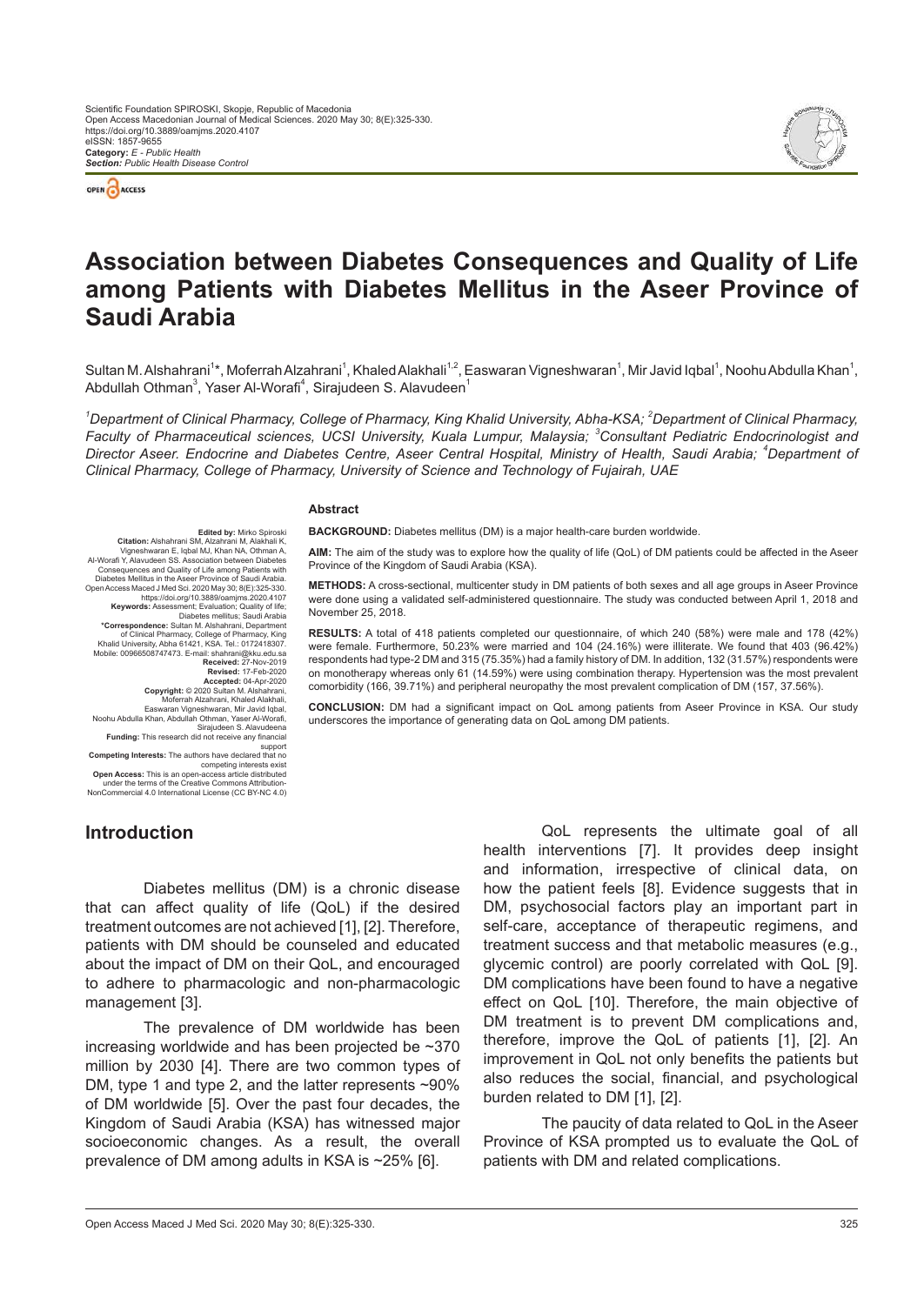# **Methods**

# **Results**

### *Ethical approval of the study protocol*

The study protocol was approved from the Regional Ethical Committee of the Aseer Province (REC-2018-03-055). The purpose of the study was explained to respondents, and questions were administered only after seeking their consent for participation. The personal information of patients was not collected.

#### *Study design*

A cross-sectional study was conducted between April 1, 2018 and November 25, 2018. The study cohort was patients with type-1 and -2 DM in five primary care centers in the cities of Abha and Khamis Mushait in the Aseer Province in Southwest KSA.

# *Sample size and sampling method*

The sample size (n) was calculated based on the Cochran equation. The calculated sample size was 385. A convenient sampling method was used in this study. Patients with DM were invited to participate in this study.

#### *Study instrument and data collection*

A self-administered questionnaire was adapted from the literature [11]. This validated selfadministered questionnaire comprised 35 questions with four domains: Demographic and socioeconomic factors; clinical characteristics; QoL; and compliance of QoL.

Then, the study was carried out in a systematic and sequential manner. Step 1 involved development and validation of the questionnaire: A focus group of academicians and DM consultants determined the domains affecting QoL. Step 2 comprised a pilot study conducted for validation. The World Health Organization Brief Quality of Life Questionnaire was used for comparison [11]. Step 3 was questionnaire administration; the questionnaire was administered in person during daily visits to health facilities in which the study was carried out.

# *Statistical analysis*

Data were analyzed descriptively using SPSS v21 (IBM, Armonk, NY, USA). The Kruskal–Wallis test of significance (p < 0.05) was undertaken to assess the association between adherence and DM-specific QoL. A multiple regression analysis (backward-selection method) was used to identify the independent predictors of DM-specific QoL.

#### *Patient demographics*

Out of 439 study participants, 417 (95.2%) completed the questionnaire. Of these 417 participants, 240 (58%) were male and 178 (42%) were female. Most respondents were elderly (159, 38.08%). The lowest number of respondents (21, 5.02%) was <20 years of age. Furthermore, 210 (50.23%) respondents were married. In addition, 55 (13.15%) and 104 (24.16%) respondents were illiterate, whereas 94 (44.48%) had attained education at university level. Furthermore, 150 (35.88%) were unemployed whereas 49 (11.75%) were self-employed (Table 1).

#### *Patient distribution by clinical characteristics and treatment type*

Of the 418 people who completed the questionnaire, 403 (96.42%) had type-2 DM and 315 (75.35%) had a family history of DM. Furthermore, 148 (35.40%) had an underlying chronic history of DM from 5 years, whereas 27 (6.45%) were diagnosed recently (<1 year) with DM. In addition, 132 (31.57%) respondents were on monotherapy whereas 61 (14.59%) respondents were using combination therapy involving insulin. All patients had comorbidity, with hypertension being the most prevalent (166, 39.71%), followed by asthma (59, 14.11%) and dyslipidemia (58, 13.88%). Peripheral neuropathy was the most common DM-induced complication (157, 37.56%), followed by diabetic retinopathy (93, 22.25%) (Table 2).

# *Self-awareness of patients*

We found that 226 (54.07%) respondents were well aware of hypoglycemic symptoms. Furthermore, 181 (43.30%) respondents were physically inactive and

| Characteristic         | Number | Percentage     |
|------------------------|--------|----------------|
| Sex                    |        |                |
| Male                   | 243    | 58             |
| Female                 | 174    | 42             |
| Age (years)            |        |                |
| 20                     | 21     | 5              |
| $20 - 39$              | 56     | 13             |
| $40 - 59$              | 136    | 33             |
| 60-79                  | 157    | 38             |
| >80                    | 47     | 11             |
| Marital status         |        |                |
| Unmarried              | 207    | 50             |
| Married once           | 56     | 13             |
| Married multiple times | 70     | 17             |
| Separated or divorced  | 53     | 13             |
| Widowed                | 31     | $\overline{7}$ |
| Education              |        |                |
| None                   | 104    | 25             |
| Primary level          | 101    | 24             |
| Secondary level        | 118    | 28             |
| University             | 94     | 23             |
| Work status            |        |                |
| Government employee    | 78     | 19             |
| Private employee       | 42     | 10             |
| Self-employed          | 69     | 17             |
| Unemployed             | 49     | 12             |
| Pensioner              | 179    | 43             |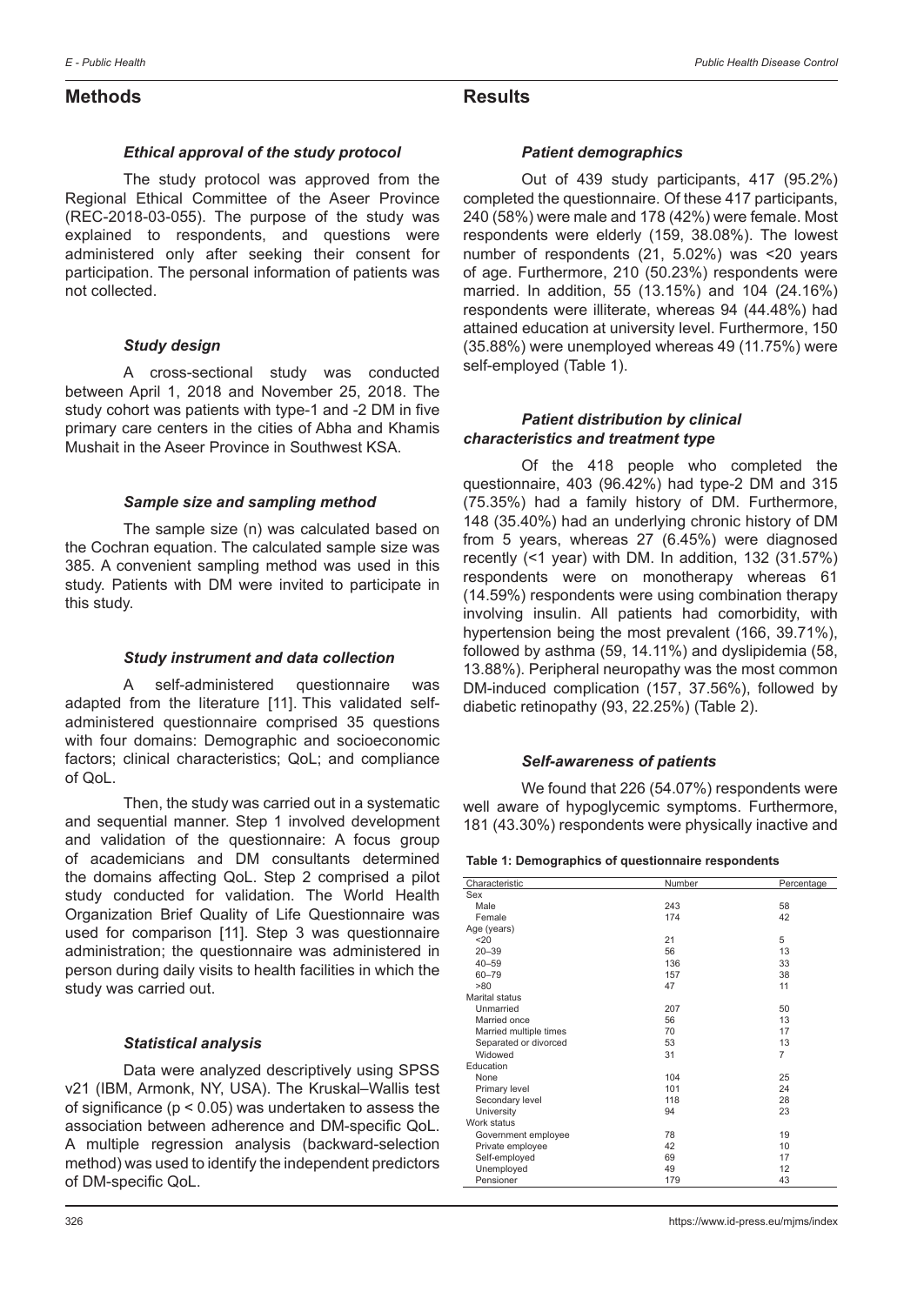108 (25.84%) were carrying out physical activity for <30 min. In addition, 338 (88.85%) of respondents did not know about their level of glycated hemoglobin, and 368 (88.40%) were unaware of their body mass index. Worryingly, 163 (39.0%) of respondents did not follow their dietician's advice and 332 (79.42) did not use or kept a necklace/bracelet saying that they had DM with them.

**Table 2: Patient distribution by clinical characteristics and treatment type**

| Characteristic                            | Number | Percentage |
|-------------------------------------------|--------|------------|
| Type of DM                                |        |            |
| 1                                         | 399    | 96         |
| $\overline{2}$                            | 18     | 4          |
| Family history of DM                      |        |            |
| Yes                                       | 317    | 76         |
| No                                        | 100    | 24         |
| How long you have been diagnosed with DM? |        |            |
| <1 year                                   | 27     | 6          |
| $1-5$ years                               | 147    | 35         |
| 5-10 years                                | 118    | 28         |
| >10 years                                 | 125    | 30         |
| Type of your therapeutic regimen          |        |            |
| Monotherapy                               | 132    | 32         |
| Combination therapy including metformin   | 184    | 44         |
| Combination therapy without metformin     | 40     | 10         |
| Combination therapy including insulin     | 61     | 15         |
| Comorbidity                               |        |            |
| None                                      | 93     | 22         |
| One comorbidity                           | 187    | 45         |
| Two comorbidities                         | 93     | 22         |
| More than two comorbidities               | 44     | 11         |
| DM complication                           |        |            |
| None                                      | 64     | 15         |
| One complication                          | 80     | 19         |
| Two complications                         | 188    | 45         |
| More than two complications               | 85     | 20         |

DM: Diabetes mellitus.

We found that 372 (89%) respondents were satisfied with their medications and that 90 (22%) had an unpleasant experience with their existing drug therapy. Furthermore, 193 (46.45%) respondents felt worrisome about the possible side effects of their drug therapy and 95 (22.8%) used to skip their medications at times, with 194 (46.6%) of them experiencing some side effects from their drugs. In addition, 52.6% of patients "felt isolated" for being served a different diet and 64.3%

**Table 3: Linear regression multivariable analysis for the relationship between demographic characteristics and overall QoL score**

| Variable               | Standardized       | 95% CI              | p-value   |
|------------------------|--------------------|---------------------|-----------|
|                        | coefficient (beta) |                     |           |
| Sex                    |                    |                     |           |
| Male                   | Reference          | Reference           | Reference |
| Female                 | $-0.251$           | $-8.824 - -4.033$   | 0.000     |
| Age (years)            |                    |                     |           |
| 20                     | Reference          | Reference           | Reference |
| $20 - 39$              | $-0.048$           | $-7.756 - 4.232$    | 0.564     |
| $40 - 59$              | $-0.290$           | $-13.311 - -2.326$  | 0.000     |
| $60 - 79$              | $-0.509$           | $-18.719 - -7.833$  | 0.005     |
| >80                    | $-0.307$           | $-18.418 - -6.121$  | 0.000     |
| Marital status         |                    |                     |           |
| Unmarried              | Reference          | Reference           | Reference |
| Married once           | 0.145              | 1.704-9.031         | 0.004     |
| Married multiple times | $-0.010$           | $-3.726 - 3.035$    | 0.841     |
| Separated/divorced     | $-0.153$           | $-9.540 - -2.051$   | 0.002     |
| Widowed                | $-0.050$           | $-7.103 - -2.267$   | 0.311     |
| Education              |                    |                     |           |
| None                   | Reference          | Reference           | Reference |
| Primary level          | 0.098              | $-0.349$ to $6.143$ | 0.080     |
| Secondary Level        | 0.264              | 4.278 to 10.529     | 0.000     |
| University             | 0.416              | 9.292 to 15.90      | 0.000     |
| Work status            |                    |                     |           |
| Government employee    | 0.252              | $3.91 - 12.44$      | 0.000     |
| Private employee       | 0.055              | $-2.63 - 7.284$     | 0.358     |
| Self-employed          | $-0.106$           | $-7.99 - 0.754$     | 0.105     |
| Unemployed             | Reference          | Reference           | Reference |
| Pensioner              | $-0.103$           | $-6.40 - 1.120$     | 0.168     |

QoL: Quality of life, CI: Confidence interval.

"hated being watched for that they ate." Furthermore, 77.9% "felt bad for not being able to eat what they like." More than 50% of respondents felt depressed because of the underlying disease and 91.1% worried about their children getting affected with the same disease (Tables 3 and 4).

#### *Patient-related QoL*

More than 70.0% of respondents stated that DM affected their general health and routine activities, such as working, shopping, and travelling. However, 23.4% of respondents stated that DM did not affect their capacity to work. Furthermore, 12% of respondents were undecided if DM affected their work capacity, whereas 66.26% felt strongly that absence from work was because of DM. More than 50% of respondents attributed their disassociation from family/social occasions to DM. In addition, 60.0% of **Table 4: Linear regression multivariable analysis of the relationship between clinical characteristics and overall QoL score**

| Variable                                       | Standardized<br>coefficient (beta) | 95% CI            | p-value   |
|------------------------------------------------|------------------------------------|-------------------|-----------|
| Type of DM                                     |                                    |                   |           |
| 1                                              | Reference                          | Reference         | Reference |
| $\mathfrak{p}$                                 | 0.094                              | $-0.145 - 12.142$ | 0.056     |
| Family history of DM                           |                                    |                   |           |
| Yes                                            | Reference                          | Reference         | Reference |
| <b>No</b>                                      | 0.234                              | 4.146-9.704       | 0.000     |
| How long you have been diagnosed with DM?      |                                    |                   |           |
| <1 year                                        | 0.040                              | $-3.134 - 7.253$  | 0.436     |
| $1-5$ years                                    | 0.233                              | 3.197-9.152       | 0.000     |
| 5-10 years                                     | 0.083                              | $-0.824 - -5.458$ | 0.148     |
| >10 years                                      | Reference                          | Reference         | Reference |
| Therapeutic regimen                            |                                    |                   |           |
| Monotherapy                                    | Reference                          | Reference         | Reference |
| Combination therapy including                  | $-0.31$                            | $-8.606 - -3.154$ | 0.000     |
| metformin                                      |                                    |                   |           |
| Combination therapy without                    | 0.028                              | $-3.127 - 5.50$   | 0.584     |
| metformin                                      |                                    |                   |           |
| Combination therapy including                  | $-0.102$                           | $-0.060 - 7.341$  | 0.054     |
| insulin                                        |                                    |                   |           |
| Comorbidity                                    |                                    |                   |           |
| None                                           | 0.231                              | 2.56-11.46        | 0.002     |
| One comorbidity                                | 0.25                               | $-3.44 - 4.70$    | 0.762     |
| Two comorbidities                              | $-0.27$                            | $-5.25 - 3.63$    | 0.720     |
| Three or more than three                       | Reference                          | Reference         | Reference |
| comorbidities                                  |                                    |                   |           |
| DM complications                               |                                    |                   |           |
| None                                           | 0.455                              | 12.207-19.702     | 0.000     |
| One complication                               | 0.089                              | $-0.648 - 6.469$  | 0.109     |
| Two compilations                               | 0.117                              | $-0.036 - 5.925$  | 0.047     |
| Three complications                            | Reference                          | Reference         | Reference |
| QoL: Quality of life, CI: Confidence interval. |                                    |                   |           |

respondents stated that their disease had an impact on routine activities such as long talks, conversations, prayers, sleeping, and travelling on long road trips, and 29.2% stated that DM did not affect their relationship with friends/wife/children/coworkers. However, 50% of respondents were undecided on whether DM affected their sexual health, and 50% of respondents felt that DM affected their sexual health (Table 5).

#### **Table 5: Mean QoL scores in various domains**

| Domain                               | Mean $\pm$ SD      |
|--------------------------------------|--------------------|
| Patient's self-awareness of DM       | $38.63 \pm 18.43$  |
| Patient's experience of drugs and DM | $35.25 \pm 14.447$ |
| Patient-related QoL                  | $49.57 \pm 25.69$  |
| Overall QoL                          | $41.17 \pm 12.662$ |

QoL: Quality of life, DM: Diabetes mellitus.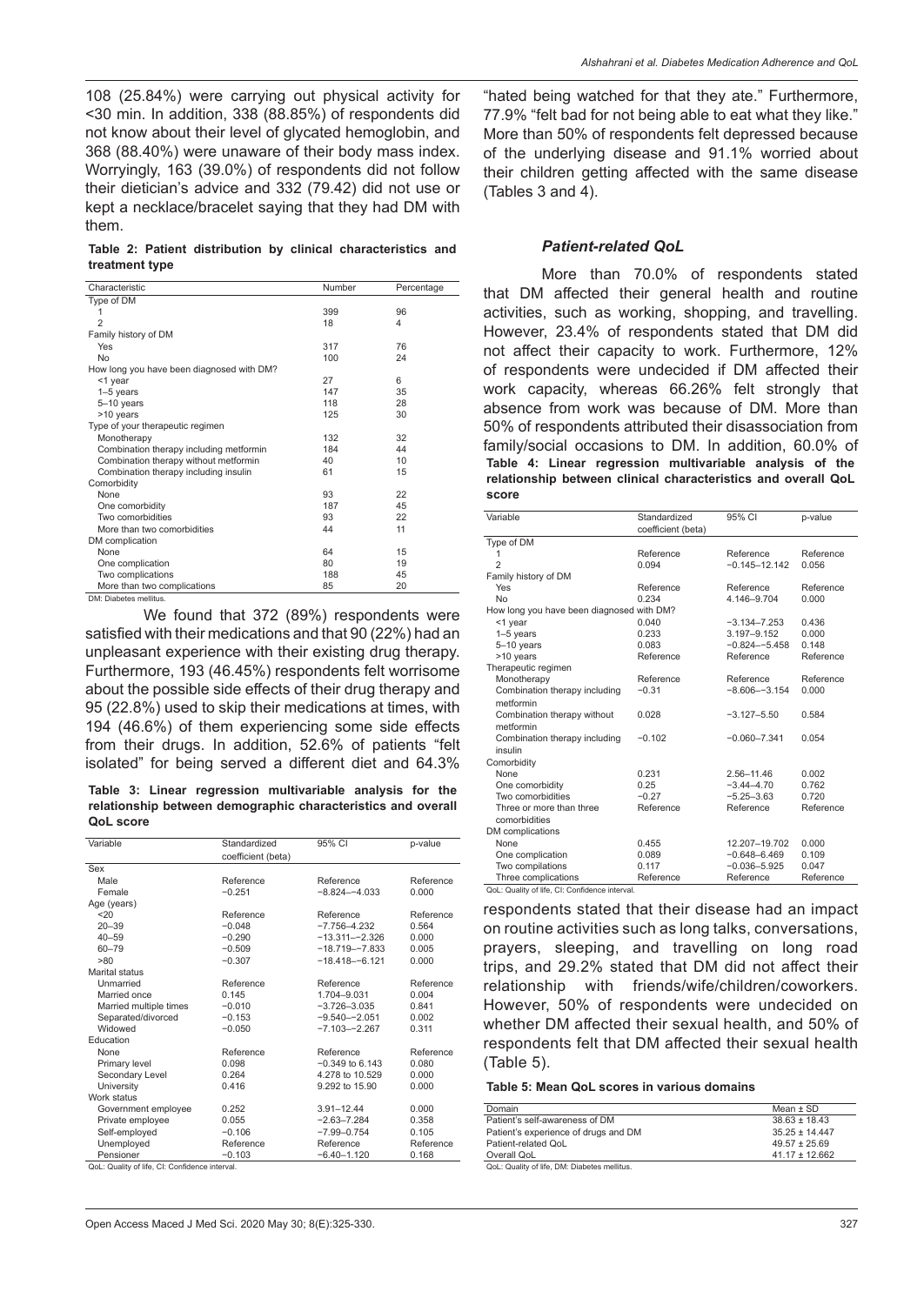# **Discussion**

QoL evaluation is a fundamental component when providing healthcare in patients with DM. In recent years, there has been growing appreciation of the patient's perspective on health, disease, and medical treatments. DM prevalence in KSA is underestimated. Only a few national/regional DM registries are available to support DM research and provide reliable data on various aspects of the disease [11]. We investigated QoL among patients with DM, with a focus on the clinical, mental and psychosocial factors that affect QoL.

Most respondents were elderly, married, and illiterate. A sex-specific significant difference in QoL was not found among study participants. These results are in accordance with data from Brown *et al*., who reported that neither sex, education level nor age affected QoL significantly [12]. However, in western countries, lower QoL in women suffering from DM was reported by Rubin and Peyrot in 2004 [3]. Similar results have been reported by Redekop *et al*. and Aghamollaei *et al*. in 2002 and 2003, respectively [13], [14], [15].

We found that 96.42% of respondents had type-2 DM, with 75.35% having a family history of DM. Most respondents had an underlying chronic history of DM. Family history was found to be a stressful factor and reduced their QoL because they felt that their children were equally susceptible to the disease. Hypertension and asthma were common comorbidities, whereas peripheral neuropathy and retinopathy were common complications of DM. Moreover, respondents with neuropathic pain experienced a reduction in sleep. walking, and ability to undertake domestic duties. DM impairs all dimensions of health [11], [15]. Brown *et al*. reported that the type and duration of DM had an impact on QoL. DM complications, such as retinopathy and peripheral sensory neuropathy, have been associated with poor QoL in several studies, and painful diabetic neuropathy has a significant impact on QoL [16], [17].

Satisfaction with use of medications has a key role in terms of treatment compliance. Several studies have reported that long-term maintenance of drug therapy and glycemic control is dependent on adherence to medication and lifestyle changes. Most respondents (89%) were satisfied with the medications they were taking [18]. However, factors such as unpleasant taste and the side effects of medications had an impact on medication adherence among study respondents. More than 50% of respondents felt depressed because of their underlying disease and were worried about their children getting affected by DM. The results of our study are in accordance with those of Farias *et al*. [19]. They suggested that the QoL of patients with DM may influence treatment adherence, improve clinical outcomes satisfactorily, and reduce the prevalence of morbidity and mortality and disease progression. The relationship between QoL and treatment adherence remains controversial. Some scholars have shown the highest QoL level in patients with DM to be associated with better treatment adherence, whereas other researchers have not identified this association [19], [20].

Self-awareness and management of the complications and symptoms of DM have been positively correlated with QoL [21]. Self-management activities demand require effort, which many people find difficult to incorporate into their daily life [22], [23]. More than 50% of respondents were found to be self-aware about symptom management but these respondents were also found to be physically inactive. These results are in accordance with other studies that have reported that the duration of DM is associated with the level of DM knowledge [24]. Yun *et al*. and Kamel *et al*. observed a linear relationship between overall knowledge of DM and DM management. However, in another study, it was reported that people with DM lacked knowledge and, consequently, had low levels of self-care practices [25], [26]. Another study reported that exercise was associated with improved QoL among people with DM [27].

DM affects the QoL of the patient and his/ her family due to its chronic nature, and its severity has been found to be associated with lower QoL [21]. Social isolation and dietary restriction had a negative impact on QoL among study respondents: >50% of respondents felt isolated for being served a different diet to that of other people. Moreover, monitoring what DM patients eat was found to have a negative impact on their QoL in the present study. Seventy-percent of respondents faced difficulties in routine activities, such as working, shopping, travelling, and praying.

# **Conclusion**

DM had a significant impact on QoL among patients from the Aseer Province of KSA. Moreover, DM patients should be involved in awareness and counseling sessions to gain more knowledge regarding DM and its consequences. Our study underscores the importance of generating more data on QoL among DM patients.

# **Authors' Contributions**

SMA and MJA conceived the study. AO, NAK, and YAH were involved in domain selection and questionnaire validation. MA, SSA, EV, and KA helped in data collection and statistical analyses. All authors participated in writing or reviewing the manuscript.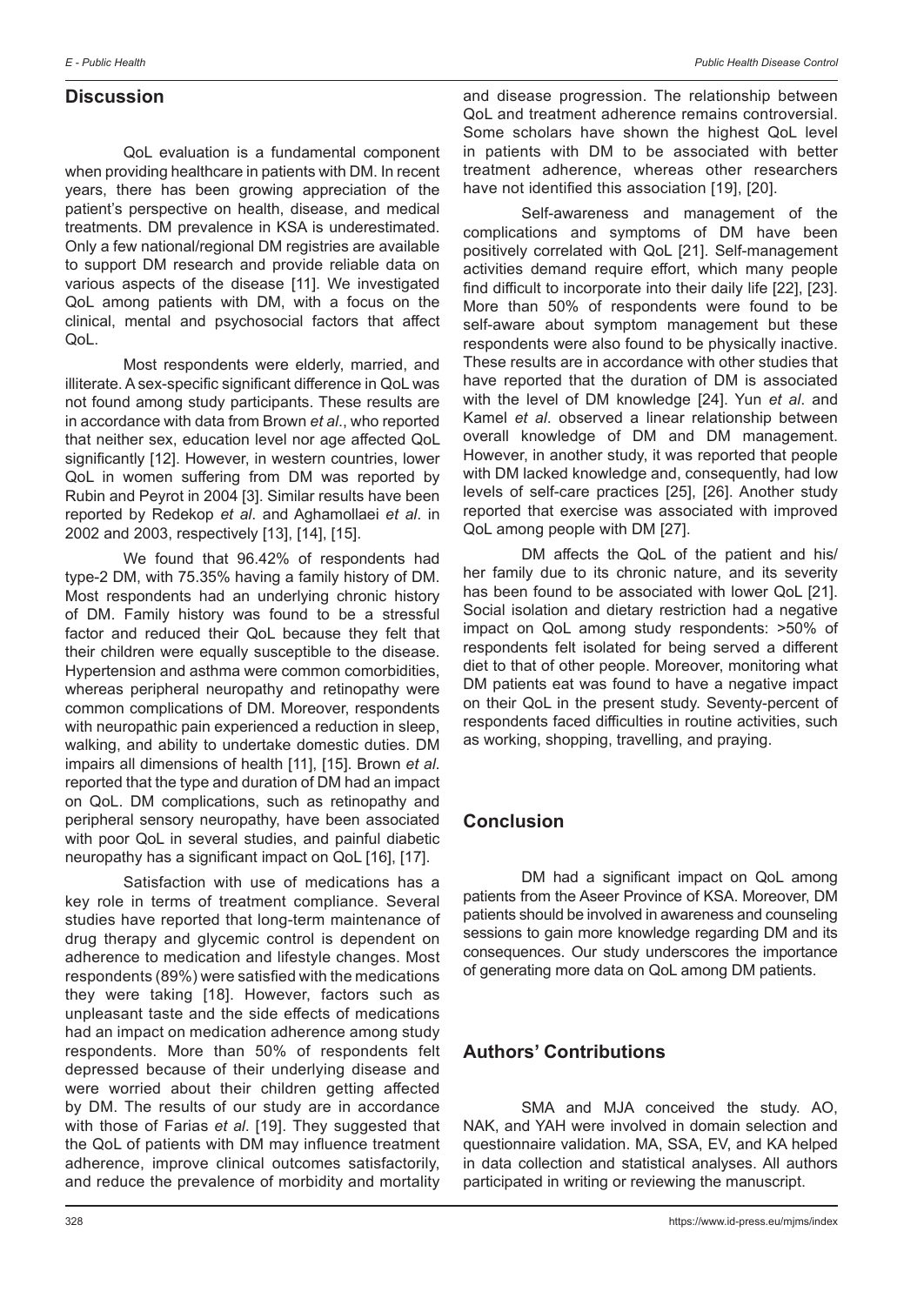All authors declare that there are no conflicts of interest.

# **Acknowledgments**

We are thankful to the Dean of King Khalid University and the Director of the Aseer Diabetic Center, whose contribution made the study possible.

# **References**

- 1 American Diabetes Association. Classification and diagnosis of diabetes: Standards of medical care in diabetes 2019. Diabetes Care. 2019;42(Suppl 1):S13-28. https://doi.org/10.2337/ dc19-s002
- 2 Colberg SR, Albright AL, Blissmer BJ, Rubin RR, Chasan-Taber L, Albright AL, *et al*. Exercise and Type 2 diabetes: American college of sports medicine and the American Diabetes Association: Joint position statement. Med Sci Sports Exerc. 2010;42(12):2282-303. https://doi.org/10.1249/ mss.0b013e3181eeb61c
- 3 Wild S, Roglic G, Green A, Sicree R, King H. Global prevalence of diabetes: Estimates for the year 2000 and projections for 2030. Diabetes Care. 2004;27(5):1047-53. https://doi. org/10.2337/diacare.27.5.1047

PMid:15111519

- 4 World Health Organization. Ten Facts on Diabetes. Available from: http://www.who.int/features/factfiles/diabetes/en. [Last accessed on 2018 Apr 08].
- 5 Al-Nozha M, Al-Maatouq M, Al-Mazrou Y, Al-Harthi SS, Arafah MR, Khalil MZ, *et al*. Diabetes mellitus in Saudi Arabia. Saudi Med J. 2004;25(11):1603-10. https://doi.org/10.1016/j. jsha.2009.06.007 PMid:15573186
- 6 Rubin RR, Peyrot M. Quality of life and diabetes. Diabetes Metab Res Rev. 1999;15(3):20518. PMid:10441043
- 7 Pera PI. Living with diabetes: Quality of care and quality of life. Patient Prefer Adherence. 2011;5:65-72. PMid:21423590
- 8 Nagpal J, Kumar A, Kakar S, Bhartia A. The development of quality of life instrument for Indian diabetes patients (QOLID): A validation and reliability study in middle and higher income groups. J Assoc Physicians India. 2010;58:295-304. PMid:21117348
- 9 Kasyap JV, Niveditha G, Harsha KP, Kumar P. Evaluation of targets achieved, quality of care and life in Type 2 diabetes mellitus patients in a tertiary care hospital. Res Rev J Med Health Sci. 2013;2(3):94100.
- 10 World Health Organization. WHOQOL-BREF. Introduction, Administration and Scoring and Generic Version of the Assessment. Field Trial version. Geneva: World Health Organization; 1996.
- 11 Al-Shehri FS. Quality of life among Saudi diabetics. J Diabetes Mellitus. 2014;4:225-31. https://doi.org/10.4236/ jdm.2014.43032
- 12 Brown GC, Brown MM, Sharma S, Brown H, Gozum M, Denton P. Quality of life associated with diabetes mellitus in an adult population. J Diabetes Comp. 2000;14(1):18-24. PMid:10925062
- 13 Rubin RR, Peyrot M. Quality of life and diabetes. Diabetes Metab Res Rev. 2004;15(3):205-18. PMid:10441043
- 14 Redekop, WK, Koopmanschap MA, Stolk RP, Rutten GE, Wolffenbuttel BH, *et al*. Health-related quality of life and treatment satisfaction in Dutch patients with Type 2 diabetes. Diabetes Care. 2002;25(3):458-63. https://doi.org/10.2337/ diacare.25.3.458

PMid:11874930

- 15 Aghamollaei T, Eftekhar H, Shojaeizadeh D, Mohammad K, Nakhjavani M, Pour FG. Behavior, metabolic control and healthrelated quality of life in diabetic patients at Bandar Abbas Diabetic Clinic. Iran J Pub Health 2003;32:54-9.
- 16 Benbow SJ, Wallymahmed ME, MacFarlane IA. Diabetic peripheral neuropathy and quality of life. QJM. 1998;91:733-7. https://doi.org/10.1093/qjmed/91.11.733
- 17 Goldney RD, Philips PJ, Fisher LJ, Wilson DH. Diabetes, depression, and quality of life. Diabetes Care. 2004;27:1066-70. https://doi.org/10.2337/diacare.27.5.1066
- 18 Tennvalla GR, Apelqvistb J. Health-related quality of life in patients with diabetes mellitus and foot ulcers. J Diabetes Comp. 2000;14(5):235-41. https://doi.org/10.1016/ s1056-8727(00)00133-1

PMid:11113684

- 19 Farias MS, Agra CC, Araújo LK, Correia DS, Cavalcante JC. Treatment adherence and life quality of diabetic patients assisted in the primary care division. Rev Soc Bras Clín Med. 2014;12(2):102-7.
- 20 O'Neil KJ, Jonnalagadda SS, Hopkins BL, Kicklighter JR. Quality of life and diabetes knowledge of young persons with Type 1 diabetes: Influence of treatment modalities and demographics. J Am Diet Assoc. 2005;105(1):85-91. https://doi.org/10.1016/j. jada.2004.10.010 PMid:15635351
- 21 Alfian SD, Sukandar H, Lestari K, Abdulah R. Medication adherence contributes to an improved quality of life in Type 2 diabetes mellitus patients: A cross-sectional study. Diabetes Ther. 2016;7(4):755-64. https://doi.org/10.1007/ s13300-016-0203-x

PMid:27718218

22 Kueh YC, Morris T, Borkoles E, Shee H. Modelling of diabetes knowledge, attitudes, self management, and quality of life: A cross-sectional study with an Australian sample. Health Qual Life Outcomes. 2015;13:129. https://doi.org/10.1186/ s12955-015-0303-8

PMid:26286395

- 23 Chawla K, Kalra S, Kalra B. Role of psychology in diabetes management. J Endocrinol 2009;6:1.
- 24 Glasgow RE, Eakin EG. Issues in diabetes self-management. In: Shumaker SA, Schron EB, Ockene JK, McBee WL, editors. Handbook of Health Behavior Change. New York: Springer; 1998. p. 435-61.
- 25 Yun LS, Hassan Y, Aziz NA, Awaisu A, Ghazali R. A comparison of knowledge of diabetes mellitus between patients with diabetes and healthy adults: A survey from North Malaysia. Patient Educ Couns. 2007;69(1-3):47-54. https://doi.org/10.1016/j. pec.2007.06.017 PMid:17720351
- 26 Kamel NM, Badawy YA, El-Zeiny NA, Merdan IA. Sociodemographic determinants of management behaviour of diabetic patient's part II. Diabetics' knowledge of the disease